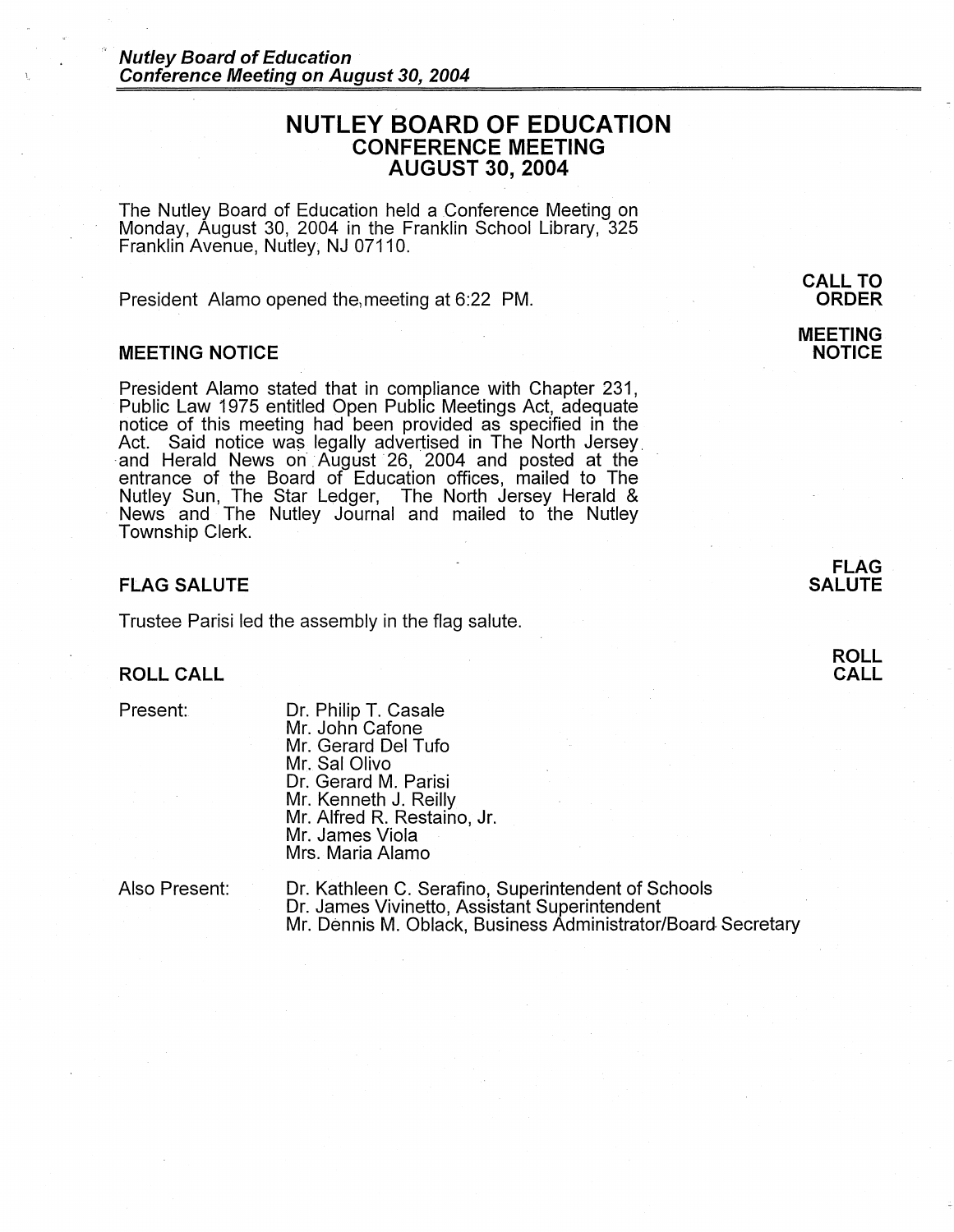# **MOTION TO ADJOURN TO EXECUTIVE SESSION**

At 6:24 PM Trustee Catone moved, and Trustee Casale seconded, the following resolution:

WHEREAS, the Board of Education will be discussing matters exempt from public discussion pursuant to N.J.S.A. 10:4-12,

NOW, THEREFORE, BE IT RESOLVED that the Board of Education recess to closed executive session at this time in the conference room to discuss legal issues and personnel, and

BE IT FURTHER RESOLVED that the results of the discussions will be made public by inclusion on the agenda of a subsequent meeting of the Board of Education or when the reasons for discussing such matters in closed session no longer exist.

The motion was unanimously approved by voice vote.

# **RECONVENE**

At 7:45 PM the Board reconvened in open public session on a motion by Trustee Parisi, seconded by Trustee Cafone, and unanimously approved by voice vote.

## **ROLL CALL**

| Present: |
|----------|
|----------|

Dr. Philip T. Casale Mr. John Catone Mr. Gerard Del Tufo Mr. Sal Olivo Dr. Gerard M. Parisi Mr. Kenneth J. Reilly Mr. James Viola Mrs. Maria Alamo

Absent:

Mr. Alfred R. Restaino, Jr.

Also Present: Dr. Kathleen C. Serafino, Superintendent of Schools Dr. James Vivinetto, Assistant Superintendent Mr. Dennis M. Oblack, Business Administrator/Board Secretary

#### **ITEMS DISCUSSED**

#### 1. **Erection of Ice Skating Rink**

President Alamo discussed the request from Mayor Cocchiola regarding the erection of a temporary ice-skating rink in the oval. Trustee Casale questioned insurance coverage and requested verification of appropriate coverage.

## **OPEN MEETING**

**ROLL CALL** 



### **EXECUTIVE SESSION**